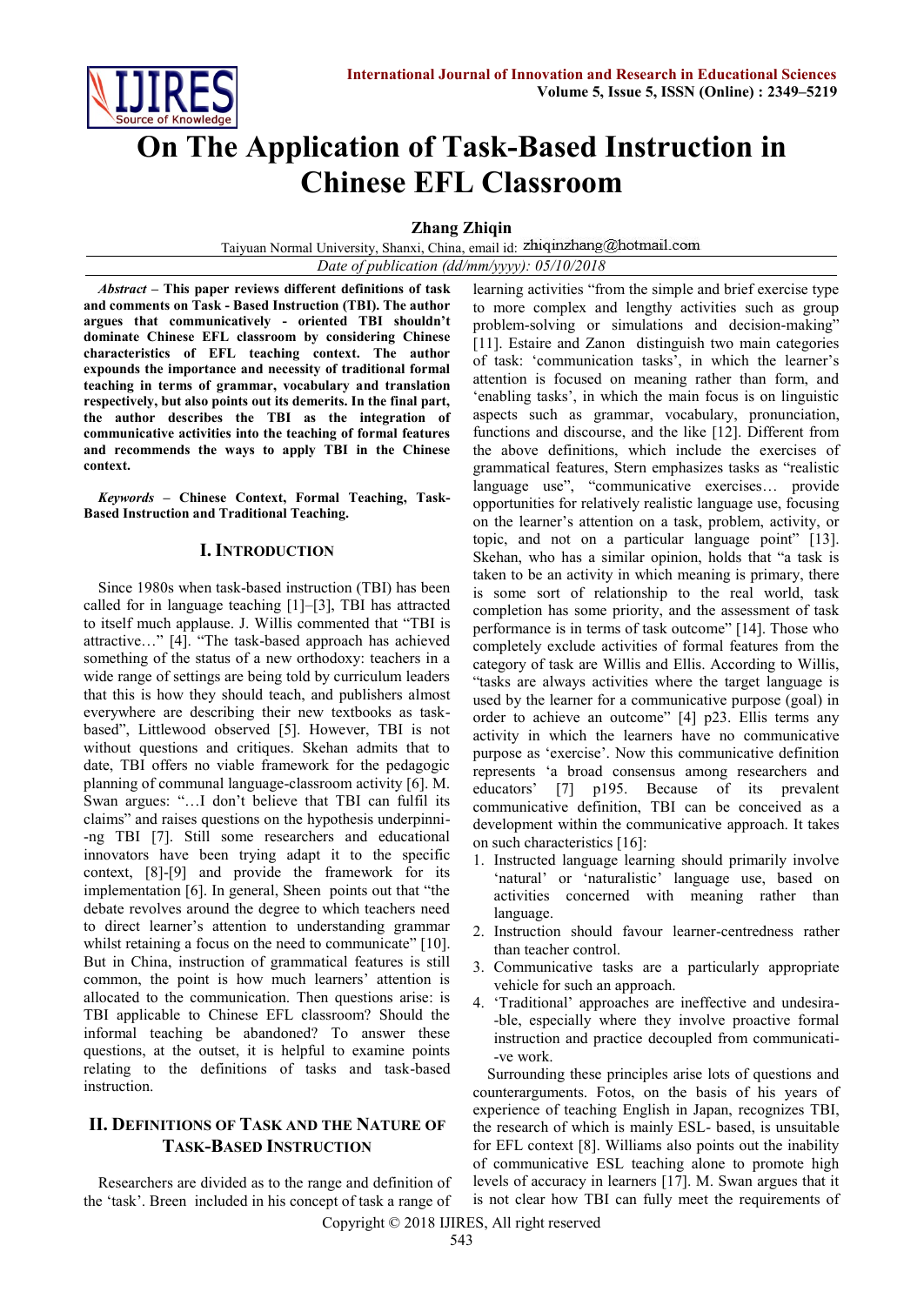

the vast majority of English learners, who need a large amount of input and have not much out-of-class exposure[16]. In fact, lots of teachers are holding on to the traditional teaching methods, sceptical of the value of state-of-the-art methods, just because they are sufficiently aware of the constraints inherent in their situation, the methods to them are clearly inappropriate to their working circumstances. To solve the arguments, Littlewood suggests that, as regards the definition of task, we accept the everyday, non-specialist definition of task given in the 1989 edition of the Oxford English Dictionary, 'a piece of work imposed, exacted, or undertaken as a duty or the like', or 'a portion of study imposed by a teacher'[5] , in this way, our attention is directed to particular key dimensions of tasks relevant to language teaching, such as different degrees of task involvement and different degrees of focus on meaning and to the complementary roles of form-focused and meaning-focused tasks in our methodol- -ogy. He puts forward two dimensions crucial to understanding tasks. The first dimension is the continuum from focus on forms to focus on meaning and the second is the degree of learner-involvement that a task elicits [5]. Whether the task content is form-focused language exercise such as grammar, vocabulary or pronunciation or meaning-focused activities such as role-play, discussion or problem-solving, the students may contribute a high degree of involvement. On the other hand, if the language exercises or discussions are not appropriate or uninteresting, students may not get involved. In this framework students' engagement is emphasized. I don't think the boundary between form and meaning is clear-cut, because even if the task content is grammar structure, it is achieved through students' meaningful communicative activities. By engaging in the tasks, the students are not only aware of how the target structure is used in context, they also focus their attention on meaning. TBI in the perspective of the framework designed by Littlewood is more applicable to Chinese EFL context, that is, an integration of communicative activities with formal instruction and the engagement of students in the itemized language focus tasks. To justify my argument, in the following sections first I give a brief introduction of Chinese EFL situation and then highlight the importance of the instruction of grammatical features and finally recommend how to apply TBI in Chinese context.

## **III. SOME CHARACTERISTICS OF ENGLISH TEACHING IN CHINA**

#### A. *Centralised Test-Driven Teaching Education System*

In China from primary school to university, the teaching of EFL is test-driven. At high school level, the teaching is aimed at preparing students for university entrance examinations. At college level, students learn English hard to pass EPT-4 and-6 (two nation-wide college English proficiency tests) and ultimately the graduate entrance examination. The learners' primary goal is to master specific vocabulary items, translation skills, grammar structures and improve listening and reading

comprehension, so grammar instruction figures heavily in ELT curriculum. Hu conducted a questionnaire-based study involving 439 secondary school graduates from 25 provinces and municipalities of China and found clear regional differences in the adoption of communicative language teaching (CLT). The findings show that "although some CLT features were more or less present in classrooms in the more developed regions (i.e. large cities and coastal provinces), they were largely absent from classrooms in the disadvantaged rural areas" [18]. Hu also mentioned that even in the former, traditional instructional practices predominated or at least existed side by side with CLT activities. He highlighted the point that "70% of the secondary school students nationwide study in the vast rural areas". Apart from examinations pressures on classroom instruction, a variety of contextual factors exert a powerful impact on classroom teaching and make it impossible and inappropriate to adopt communicativelyoriented TBI in EFL classrooms. Among them the most remarkable are teachers' lack of communicative competence in English and of knowledge of Englishspeaking cultures.

#### B*. Language Teachers' Competence*

In a case study conducted in 2002 of 47 teachers in a northern city of China, Cheng and Wang found that majority of these teachers started to learn English after the critical period, the age that Krashen argues plays a crucial role in the proficiency a learner can achieve. As to their educational qualifications, most of them have a three-year degree certificate from teachers' colleges and only a minority have a bachelor's degree and one of them holds a master's. Many in-service teachers of English in China at the junior high school don't have a bachelor degree with the national average being 55% with bachelors at this level of teaching and 80% at senior high schools. 74.5% of them are identified to use grammar-translation method when they learn English. Of these teachers surveyed, more than half express their concern about their own language proficiency and skills in English [19]. This is a typical group of high school teachers in Chinese context with limited English language proficiency and teaching methodologies, they are the major teaching force in Chinese high schools. In addition to the above characteristics, large size classes and poor-exposure to language also contribute to the necessity of the application of traditional methods. They are not without their merits.

# **IV. JUSTIFICATION FOR TRADITIONAL ENGLISH TEACHING METHODS**

Traditional methods are commonly held to apply those linguistic syllabus, stressing the instruction of grammatical features and employing grammar translation method in a procedure of presentation, practice and production (ppp). To those Chinese students who have no prior knowledge of English, the primary task is their elementary command of the language, therefore, the language instruction course must establish an appropriate knowledge and skill base in the learner, i.e. the first two steps of PPP in the classroom, According to M. Swan, three problems are meant to be so-

Copyright © 2018 IJIRES, All right reserved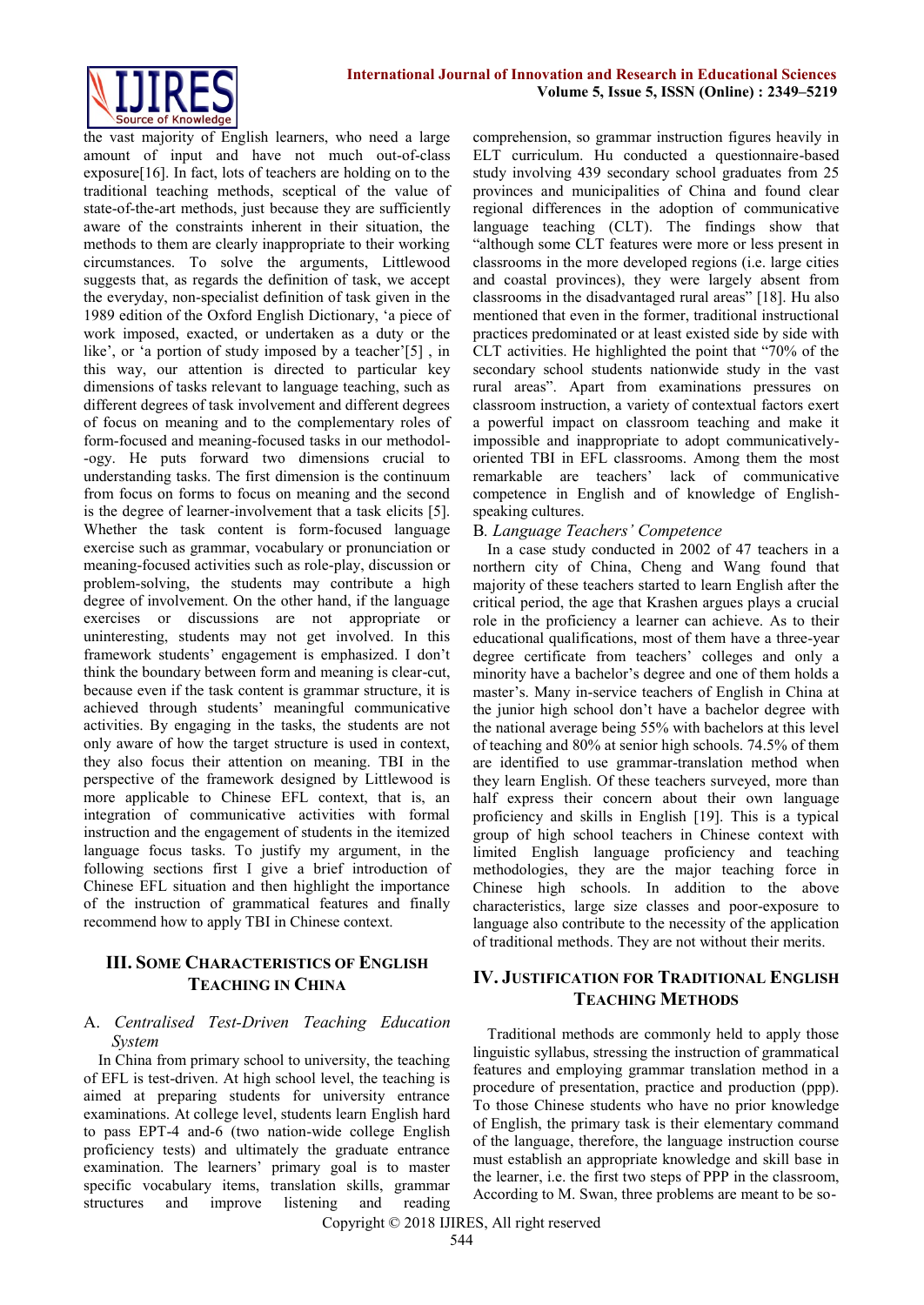

-lved [16]:

- 1. Selection and presentation: The most important linguistic elements for learners' purposes must be identified and made available for learning.
- 2. Establishment of a knowledge base: The forms and use of new language items must be fixed in learners' longterm memory.
- 3. Development of recall and deployment: New material, once learnt, must become efficiently retrievable for comprehension or production. Where language use involves not only recall but also computation (for example applying a morphological or syntactic rule, matching a grammatical from to a meaning or situation), learners must acquire the ability to perform the operations required with reasonable accuracy in real time.

Language learning is at least partly a matter of acquiring skills and instructed acquisition may reasonably include the presentation and practice of such discrete elements of behaviour as syntactic, phonological, morphological and the like which constitute 'subskills' in the kind of skills syllabus. According to my experience and knowledge gained through years' teaching of English in a Chinese university and exchanges with my colleagues, teachers' role as sources of linguistic information can't be denied and instruction of formal features can't be driven out of the classroom. In the following, I argue for the point in the light of grammar, vocabulary and translation respectively.

A. *The Teaching of Grammar* 

First I take a sentence from *Persuasion* as an example to demonstrate the necessity of knowledge of grammar in comprehending and appreciating the classic English literary works.

Precisely such had the paragraph originally stood from the printer's hands; but Sir Walter had improved it by adding, for the information of himself and his family, there words, after the date of Mary's birth—'married, Dec.16, 1810, Charles, son and heir of Charles Musgrove, Esq. of Uppercross, in the county of somerset,'—and by inserting most accurately the day of the month on which he had lost his wife. (chapter 1, p9)

This is a one-sentence paragraph on the first page of the first chapter. It is very likely that those foreign students who haven't got a good command of English grammar have difficulty in comprehending the sentence. Here are three main grammatical points constituting the barriers. Only when they have learned the rules of 'inversion', can they make sense of the former part by restoring it to 'the paragraph had originally stood precisely such from the printer's hands'. In the latter part, there are two adverbials of manner introduced by 'by' to describe how 'Sir Walter had improved it', one being 'by adding…', the other being 'by inserting…', which are coordinated by 'and' and separated by two other adverbials. The third grammatical point the students should be aware of is the logical object of 'adding'. Only when they learn the rule that transitive verbs must take an object, can they realize they need to locate 'these words' as the object.

This kind of grammatically complex sentences are common occurrence in our students' reading textbooks. Unless they have laid a good foundation in English grammar, they feel it hard to grasp the meaning. Experienced teachers have realized that some grammatical points are difficult to learn and need to be studied in isolation, so they tend to ask their students to practise difficult structures until they acquire them. Through this development of explicit knowledge about grammar structures, students' consciousness of the structures is raised so that "they can notice it in subsequent communicative input" [20]. Nowadays, in cognitive psychology it is commonly acknowledged, the distinction between two types of linguistic knowledge is made: an example-based system and a rule-based system. The former contains both discrete lexical items and readymade formulaic chunks of language, which can be easily and quickly accessed during fluent language performance, while the latter consists of abstract representations of the underlying patterns of the language. They require more processing and thus are best suited for more controlled, less fluent language performance. Learners call for this kind of knowledge when they have to creatively construct utterances to express meaning precisely or in sociolinguistic ally appropriate ways [15]. To learners who are not exposed to the target language environment, lots of sentences are not predicted by the syllabus, they can only construct sentences out of lexical and grammatical building blocks in accordance with the various grammatical rules. So the instruction of grammatical rules is essential to the attainment of the advanced language level.

## B. *Vocabulary-building*

We often compare speaking and writing to building a house and words to bricks to highlight the importance of vocabulary. Even if students are taught to express approval, make requests, establish rapport, warn, apologize, and the like, they still can't accomplish all these tasks without the necessary words. The fact is the students already know how to perform these communicative functions in their native tongue and what they need to learn is how to do these things in English. They have to learn the words and expressions which are used to refer to the things in the world. Even if students are given chances to open and close conversations, to interact naturally, to interrupt and challenge, ask for help, the knowledge of the linguistic conventions for all these communication is a precondition, which is owed to the input from the dominating teachers, the teachers can't elicit what is not there. The way they teach L2 vocabulary is to engage the students in the language-learning activities.

#### C. *The Importance of Translation*

The mother tongue plays an important role in learning a foreign language. Interlanguage contain errors caused by interference from the mother tongue but it can't be denied that the association between the mother tongue items and foreign language items contributes to the mastery of the foreign language. Its advantages overweigh the disadvantages. L1 use can both support and enhance L2 development, functioning simultaneously as an effective tool for dealing with cognitively demanding content. Swain and Lapkin made a detailed analysis of the use of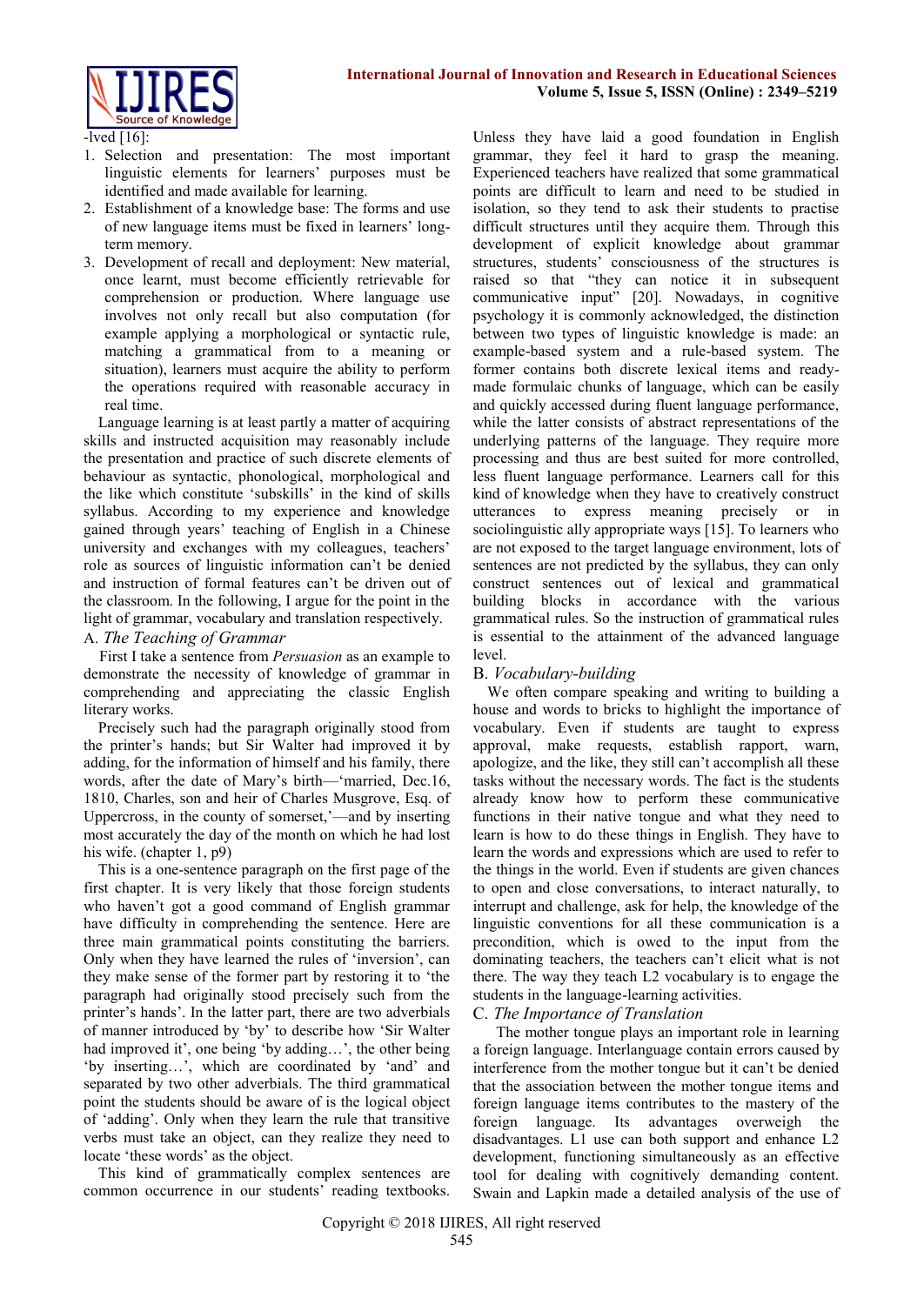

the first language while the two groups of students were fulfilling two tasks, and made a conclusion that judicious use of L1 can indeed support L2 learning and use. To insist that no use be made of the L1 in carrying out tasks that are both linguistically and cognitively complex is to deny the use of an important cognitive tool [21] (PP.268- 269). In my teaching experience, I find that translation of some items is even easier way to students for their grasp and use of the items. For example, in an English text, we came across the word 'rhinoceros', I first give the English definition, 'a large heavy thick-skinned animal of Africa or Asia, with either one or two horns on its nose', the students still felt confused, for none of them had ever seen such an animal in real life except several had known it from the picture books, just an English definition is not enough to create an image in their mind. Only when I gave them the Chinese equivalent of the word 'shuiniu', they realized what it refers to and had a picture of it. Such list goes on. This recourse to the mother tongue makes it possible for us not to learn a new language from scratch.

Compared with the traditional methods, communicativelyoriented TBI puts greater emphasis on output, only the last step of PPP, not supplying analyzed new language material in the form of word-lists and examples of grammatical regularities and has less time available per class hour for new-language input, so it can't fully meet the requirements of those learners who are learning a new language and need much more input. When I argue for the traditional methods, I don't mean to say it has no demerits. In fact now the drawbacks of this approach have been deeply felt, since learners, despite years of study, are still unable to communicate in English. Many learners invariably express a dislike for the lecture-style class structure, which preclude student participation. To remedy this weakness, the governmental department in charge of education is undergoing remarkable reforms in terms of curricula and syllabus. A great many textbooks emphasizing communication are introduced from abroad or compiled by educators. But how to improve the teaching approach? How to adapt the TBI framework advocated by Littlewood to Chinese context? Now I recommend the approach of integration of communicative activities into grammatical instruction to Chinese context.

## **V. TBI IN CHINESE CONTEXT**

Before I elaborate on the application of TBI, I'd like to clarify a point. The approach of integration of communica- -tive activities into grammatical instruction is not new. In 1988, Long has recommended a syllabus, which he termed 'focus on form', meaning to combine communicative language use with instruction on grammar forms in context, a format which is "particularly characteristic of task-based language instruction" [8]. Here I don't use the term to avoid confusion, because in other articles or books on TBI, 'form' refers to language features, as opposed to 'meaning'.

In Chinese context, as the systematic teaching of new linguistic material is the primary goal, priority should be given to teacher's instruction instead of communication or

interaction between peers, just as Swan points out that "If one was seeking an efficient way of improving one's elementary command of a foreign language, sustained conversation and linguistic speculation with other elementary learners would scarcely be one's first choice" [16] p390. The "questionable effects of this peer interaction on interlanguage representations" can be proved by my observation of students' reactions when class time is at their disposal to discuss about some topics. Some students always keep silent, for the reason that "we don't know what to say, how to express ourselves." Other students may get involved in the discussion, but they are not satisfied because "our words and sentences are too limited, what we say are always restricted to those things". So their common reply to such kind of open-ended pair work or group work is "once or twice one term is enough, if more, it is waste of time". But I don't mean there are no other activities or tasks involved in class. Students can be engaged in the pre-communicative language practice which is a point on the continuum from focus on form to focus on meaning [5]. The practice primarily focuses on formal features, but is also meaning-oriented.

## **VI. ITEMIZED LANGUAGE FOCUSED TASKS**

The task is preceded by explicit formal instruction, i.e. the teacher first presents language. Then the students practice it to assimilate by doing a series of tasks. The tasks are intended to make the linguistic features salient to students by raising their awareness of the forms. The students fulfil the tasks in pair through communicative activities, in this way, the students are engaged in the interaction. The tasks take the forms of question-answer exchanges, prompted interaction and written language interaction, depending on the kinds of linguistic features.

# A. *Question-Answer Exchanges*

For example, when the students learn the color words, they can ask each other questions such as "What color is your hair?" and the like. After I finish explaining the grammatical feature, 'cleft sentence', I set the students a series of tasks. Partner A poses the question "Who usually cooks in your family?" Partner B replies, "It is my mum who usually cooks.", and vice versa.

#### B*. Prompted Interaction*

For example, as regards the conversion of direct speech into indirect speech, when Partner A says "My dad works as a doctor", Partner B responds by saying, "He said his dad works as a doctor." Then goes on saying, "My dad works in a factory" and Partner follows suit.

#### C*. Written Language Interaction*

When I finish a text, usually an interesting story, I set the students the task of rewriting the story, and then retelling it between the desk mates. The task takes the two steps, first the students finish it independently so that they have time to prepare, then do it in pair.

These three forms are the main ones I use in my class to engage my students in the interactive tasks. The teacher has to judge which form is more appropriate to what task. Although the task content centers on grammatical features, the students use the target language in a communicative